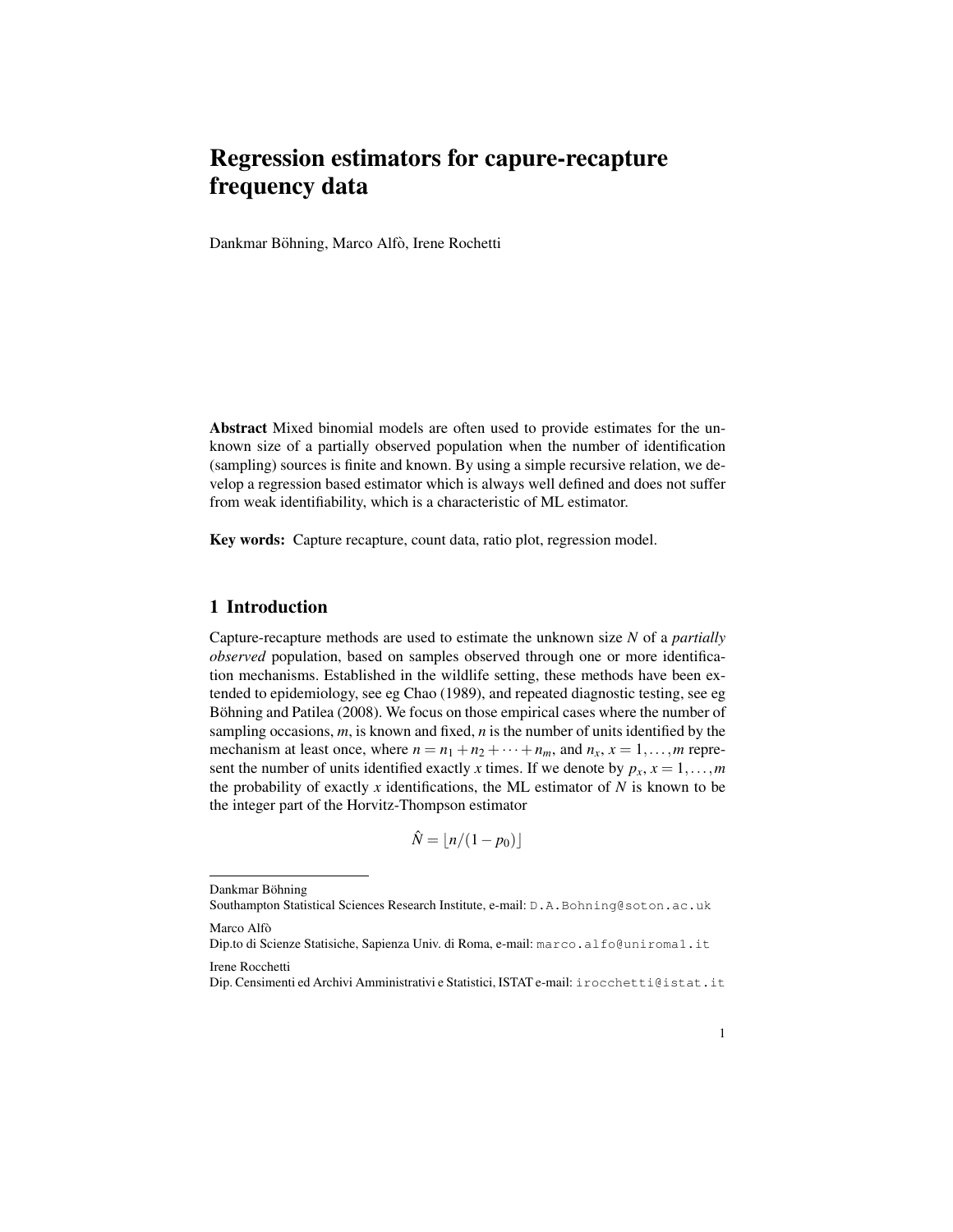where  $p_0$  represents the probability that an individual is not registered. To obtain an estimate  $\hat{N}$ , we can proceed by estimating  $p_0$  or, directly,  $n_0$  given that  $N = n_0 + n$ .

#### 2 The ratio plot

According to the hypothesis of a fixed, known, number of sampling occasions *m*, the number of times the *i*-th individual is identified can be modeled by a Binomial distribution with probability π and index *m*:

$$
p_x = \Pr(X = x) = \binom{m}{x} \pi^x (1 - \pi)^{m-x}
$$

where  $p_0 = (1 - \pi)^m$ ; in this case, the Horvitz-Thompson estimator is given by  $\hat{N} = \frac{n}{1 - (1 - \hat{\pi})^m}$ .

If we look at ratios of probabilities corresponding to successive counts, we may observe that the following property holds:

$$
\frac{p_{x+1}}{p_x} = \frac{\binom{m}{x+1}\pi^{x+1}(1-\pi)^{m-x-1}}{\binom{m}{x}\pi^x(1-\pi)^{m-x}} = \frac{m-x}{x+1}\frac{\pi}{1-\pi} = \frac{1}{\alpha_x}\frac{\pi}{1-\pi} \to \alpha_x \frac{p_{x+1}}{p_x} = \frac{\pi}{1-\pi}
$$

*x* = 0,...,*m* − 1. Using an empirical Bayes procedure, this ratio can be estimated by

$$
\alpha_x \frac{n_{x+1}/N}{n_x/N} = \alpha_x \frac{n_{x+1}}{n_x}
$$

Plotting  $\alpha_x \frac{n_{x+1}}{n_x}$  $\frac{x+1}{n_x}$  versus *x* defines a graphical tool to measure the potential departure of the observed frequency counts from a homogeneous Binomial data generating process. This plot, called *the ratio plot* has been introduced by Hoaglin (1980) in the Poisson case, for a review see Böhning et al.  $(2011)$ .

The need for such a graphical device stems from the empirical evidence that, in real applications, the homogeneous Binomial may not be appropriate because it does not account for individual- or group-specific heterogeneity. Heterogeneity may be observed (and stored in a covariate vector) and/or (partially) unobserved; in the latter case, individual-specific variability in detection probabilities is modeled through a mixing distribution on the Binomial parameter and mixed binomial models are used to provide estimates for the unknown size of the population of interest. A major problem is, in this context, the lack of identifiability of the mixing distribution which may lead to inconsistent estimates of the population size, see e.g. Sanathanan (1977) and Link (2003). To explain, let us suppose to observe the realizations of a truncated mixed binomial distribution  $P<sub>O</sub>(x)$  describing the number of times that an individual is observed, with *true* mixing distribution *Q*. It can be proved that different mixing distributions, say  $Q_1 \neq Q_2$  may lead to identical *truncated* marginal distributions,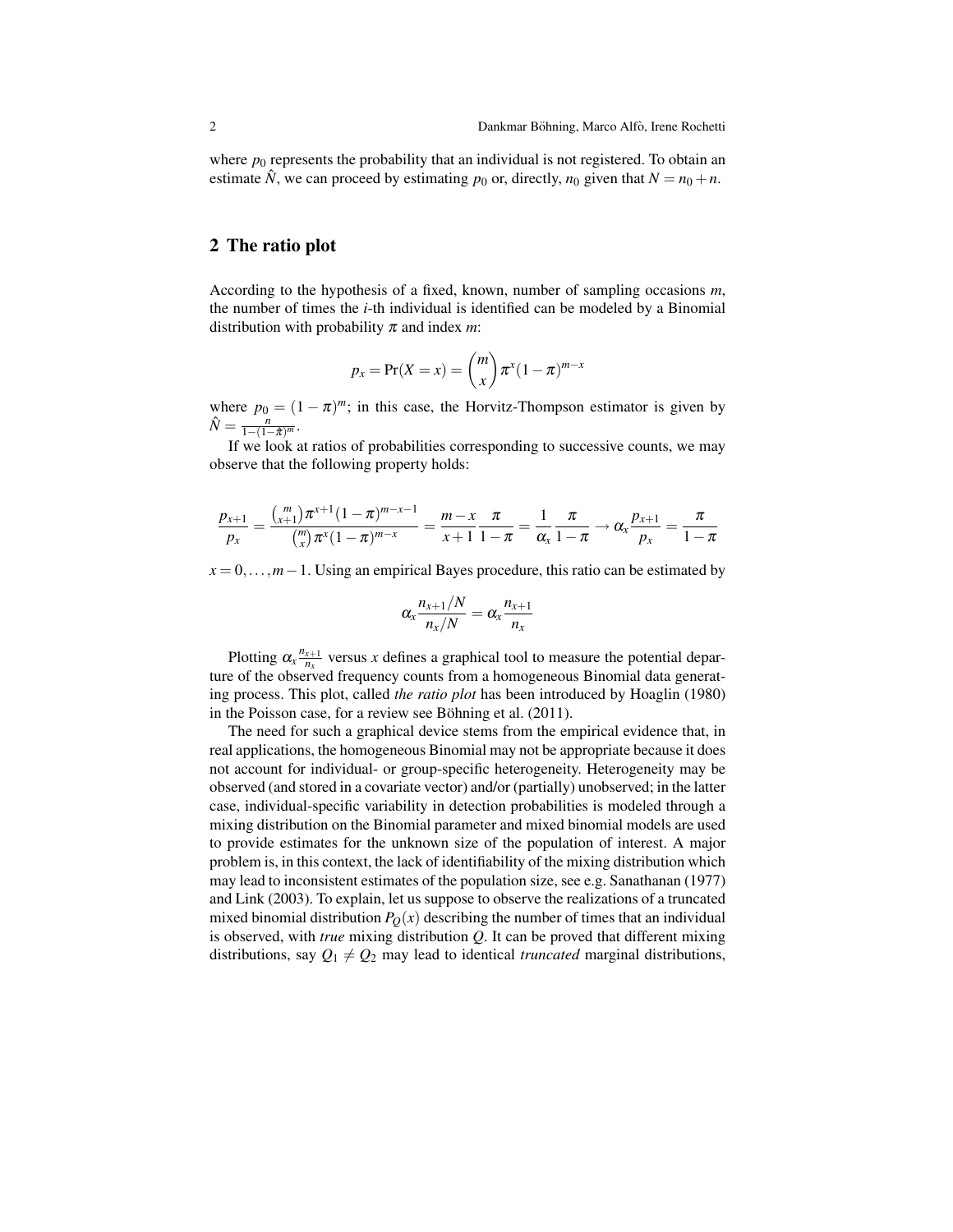i.e.  $P_{Q_1}(x) = P_{Q_2}(x)$ ,  $\forall x = 1, \ldots, m$ . Therefore,  $P_Q$  is not identifiable and the same argument applies to the probability an individual is unseen.

#### 3 Regression estimator

The ratio plot could helps detect substantial departures from the homogeneous binomial model, but its scope could be wider, due to the following property of *general* mixed binomial models. A mixed binomial distribution with mixing  $Q(\pi)$  is

$$
p_x = \int_0^1 \binom{n}{x} \pi^x (1-\pi)^{n-x} Q(\pi) d\pi
$$

Following the arguments given in Chao (1989) for  $m = 2$ , it is possible to prove that, whatever the mixing distribution, the following propert holds:

$$
\alpha_0 \frac{p_1}{p_0} \leq \alpha_1 \frac{p_2}{p_1} \leq \alpha_2 \frac{p_3}{p_2} \leq \cdots \leq \alpha_{m-1} \frac{p_m}{p_{m-1}}
$$

That is, the ratio plot is nondecreasing in *x* with equality holding only when homogeneity (ie standard binomial model) holds, see Böhning et al.  $(2011)$ . Thus, we may consider a regression model, a quasi-generalized linear model, where the function  $g(.)$  links the estimated probability ratios to the number of identifications, *x*:

$$
g\left(\alpha_x \frac{p_{x+1}}{p_x}\right) = \beta' \mathbf{z}(x)
$$

Here z represents a vector containing a unit term together with one or more trasfomations of *x*. Thus, every mixed binomial distribution could be represented by a regression model via the ratio plot; a simple binomial distribution would lead to a model with only the intercept term  $(\alpha_x \frac{p_{x+1}}{p_x})$  $\frac{p_{x+1}}{p_x} = \frac{p}{1-p} = \beta_0$ , while in the Beta Binomial case we would obtain:

$$
\alpha_x \frac{p_{x+1}}{p_x} = \frac{x+\alpha}{m-x-1+\beta}
$$

The question is whether every regression model may also lead to a proper count distribution. It can be proved that given  $g(r_x) = \beta' \mathbf{z}(x)/\alpha_x > 0, x = 0, 1, \ldots, m-1$ there exists a unique distribution  $p_x$ ,  $x = 0, \ldots, m$  satisfying the following properties

• 
$$
p_{x+1} = r_x p_x
$$
  $x = 0,..., m-1$   
\n•  $\sum_{x=1}^{m} p_x = 1 \rightarrow p_0 = \frac{1}{1 + r_0 + r_0 r_1 + .... + \Pi^m}$ 

$$
\sum_{x=1}^{r} p_x = 1 \longrightarrow p_0 = \frac{1}{1 + r_0 + r_0 r_1 + \dots + \prod_{x=0}^{m-1} r_x}
$$

Thus, we may start by looking at observed frequencies of identification, define the probability ratio estimates and the empirical model :

$$
g\left(\alpha_x \frac{n_{x+1}}{n_x}\right) = \beta' \mathbf{z}(x)
$$